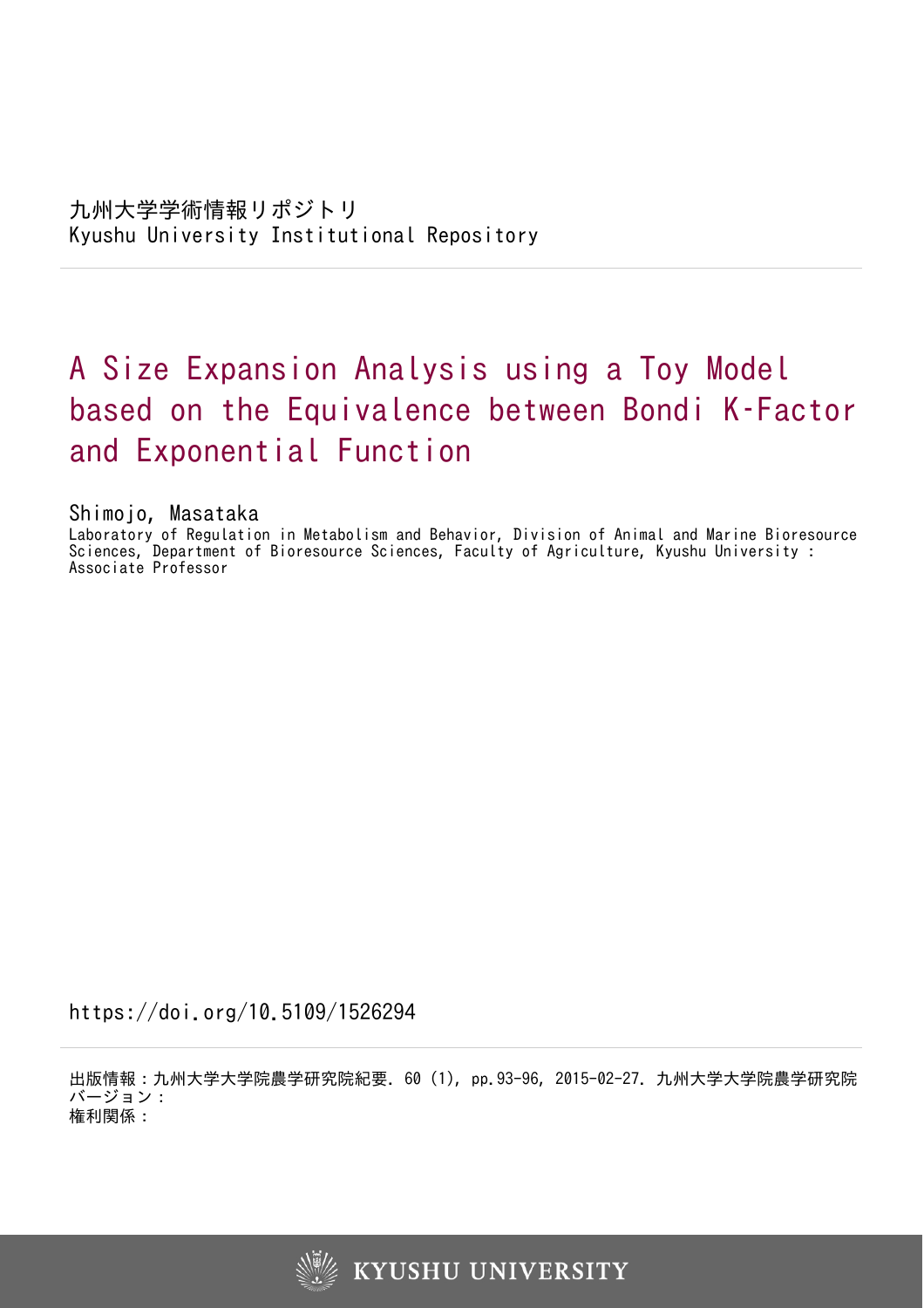## **A Size Expansion Analysis using a Toy Model based on the Equivalence between Bondi K–Factor and Exponential Function**

#### **Masataka SHIMOJO\***

Laboratory of Regulation in Metabolism and Behavior, Division of Animal and Marine Bioresource Sciences, Department of Bioresource Sciences, Faculty of Agriculture, Kyushu University, Fukuoka 812–8581, Japan (*Received October 30, 2014 and accepted November 14, 2014*)

This study was conducted to apply Bondi K–factor to the expansion analysis of the toy space model under the change in *v* (velocity) from –*c* to *c* (speed of light in vacuum). Mathematical hypotheses (A) ~ (E) were suggested. (A) Bondi K–factor and its reciprocal were regarded as the toy space model in relative size and the toy energy density model in relative size, respectively. (B) If  $v = -c$ , then the size of the toy space model was 0 and the density of the toy energy model was  $\infty$ , a singular point that was under the control of the invariant. (C) The tiny toy space model was born from 0 or from the wave phenomenon, under something like a renormalization of infinities resolving the problem of the singular point. (D) The newborn tiny toy space model showed an early rapid expansion under the decelerated expansion that continued until the inflection point  $[v = -c/2]$ , redshift = 0.732, the time of the middle between the birth  $(v = -c)$  and the present  $(v = 0)$  under a hypothetical condition], and then turned into the accelerated expansion. (E) If  $v = c$ , then the size of the toy space model was  $\infty$  and the density of the toy energy model was 0, a singular point under the control of the invariant. The fate of the toy space model, an explosion or an everlasting expansion, would depend on the rate at which *v* would change with time. This study suggested a mathematical hypothesis that Bondi K–factor and its reciprocal gave a toy space model showing a relativistic expansion under the change in *v* from –*c* to *c*.

**Key words**: accelerated expansion, decelerated expansion, early rapid expansion, inflection point, singular point

#### INTRODUCTION

The growth of the individual animal is related to the size expansion along space–time axes. The size expansion of the animal is different from that of the space, because the former is the matter but the latter is not. However, these two might look like each other due to a positive relationship between the expansion of the size and the increase in the internal energy. The size expansion of the individual animal is simulated using exponential function, and that of the space is roughly estimated using the redshift related to Bondi K–factor (Bondi, 1964). Bondi K–factor is an educational tool of the relativity theory [Sugiyama (2010), for example]. There are studies that show the equivalence between Bondi K–factor and exponential function [Lavenda (2000), for example]; to be exact, a quasi–equivalence because of the problem of whether or not taking the value of 0.

Shimojo (2014) suggested a mathematical hypothesis that Bondi K–factor gave a simplified space model showing an expansion with an inflection point. Since I could not understand the specialized papers and books on this issue at all, I read some books for the general public; Japanese books (Taniguchi, 2005; Sato, 2010; Doi and Matsubara, 2011; Futamase, 2013; Murayama and Takahashi, 2013; Suto, 2013), and the Japanese translation of English books (Guth, 1997; Kirshner, 2002; Farrell, 2005; Vilenkin, 2006; Gates, 2009; Greene, 2011; Panek, 2011; Krauss, 2012). These books still include many contents that are too difficult for me to understand. I am totally lacking in the specialized knowledge on this issue, but I am still fascinated by exponential function, Bondi K–factor, and the relationship between them.

The present study was designed to add a few pieces of information and modification to the previous report (Shimojo, 2014) on the expansion of simplified space model.

## ANALYSIS OF THE EXPANSION OF THE TOY SPACE MODEL

### **Equivalence between Bondi K–factor and exponential function**

The equivalence between Bondi K–factor and exponential function is given by

$$
\sqrt{\frac{1+v/c}{1-v/c}} = \exp(\theta), \quad \frac{v}{c} = \frac{\exp(2\theta) - 1}{\exp(2\theta) + 1}, (1)
$$

where  $c =$  speed of light in vacuum,  $v =$  velocity of matter.

#### **Properties of Bondi K–factor and its reciprocal**

Expression (1) gives Bondi K–factor  $[B(v)]$ , its reciprocal  $[E(v)]$ , and related expressions,

$$
B(v)=\sqrt{\frac{c+v}{c-v}}\ ,\ (2)\qquad \ \ E(v)=\sqrt{\frac{c-v}{c+v}}\ ,\ (3)
$$

<sup>\*</sup> Corresponding author (E–mail: mshimojo@agr.kyushu–u.ac.jp) This study was conducted mostly at Agri–Bio Research Laboratory on Ito Campus, Kyushu University, Motooka, Fukuoka 819–0395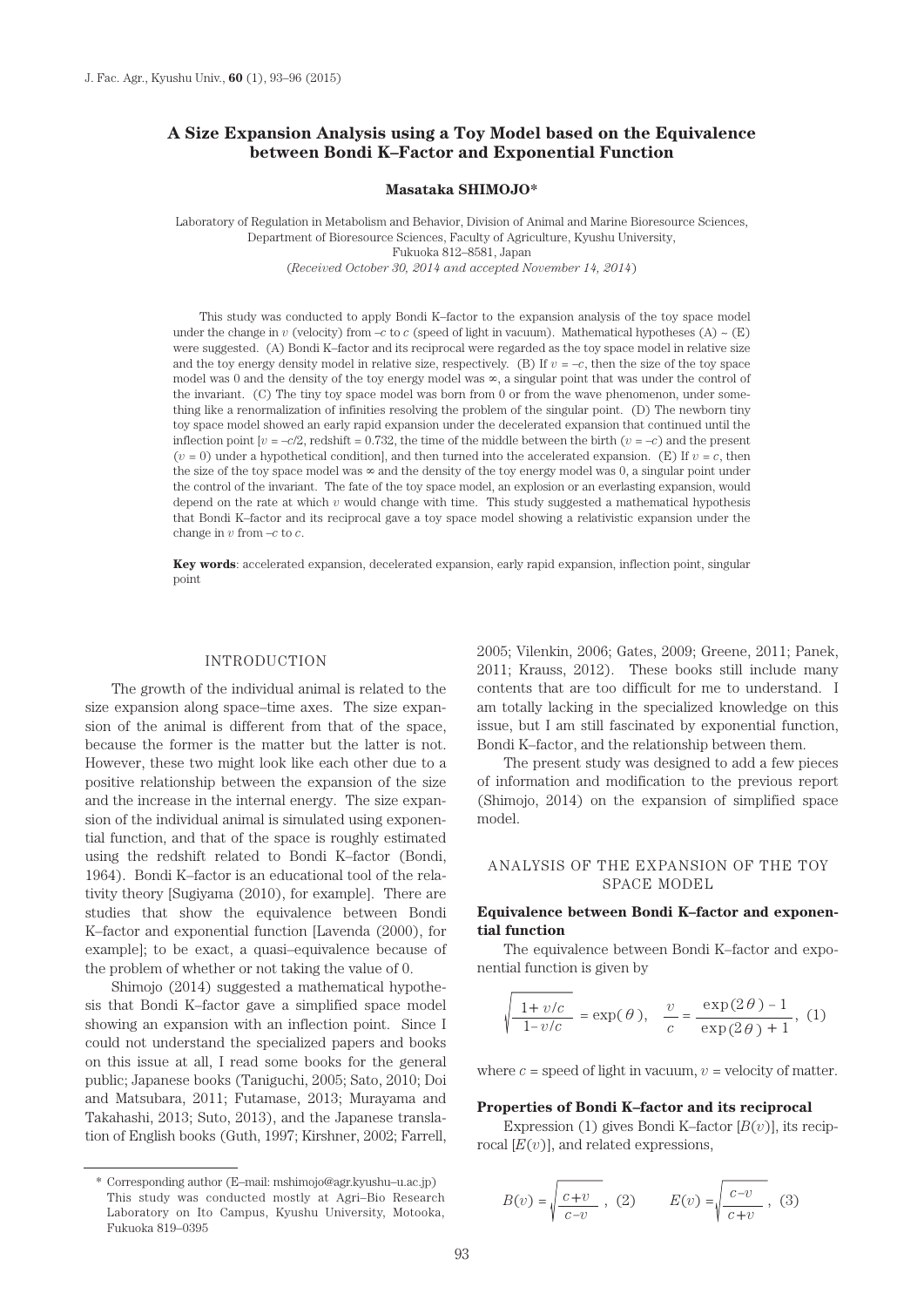$$
B(v) \cdot E(v) = \sqrt{\frac{c+v}{c-v}} \cdot \sqrt{\frac{c-v}{c+v}} = 1, (4)
$$

$$
B(v) = \frac{1}{\sqrt{1 - \frac{v}{c}} \cdot \sqrt{5}} = \frac{1}{\sqrt{1 - \frac{v}{c}} \cdot \sqrt{5}}
$$

1+*z*

*E*(*v*)

where  $-c \le v \le c$ ,  $0 \le B(v) < \infty$ ,  $\infty > E(v) \ge 0$ ,  $z =$  redshift.

The first derivative, the second derivative, and the inflection point of  $B(v)$  are as follows,

$$
\frac{dB(v)}{dv} = \frac{c}{\sqrt{(c+v)(c-v)^3}} , (6)
$$

$$
\frac{d^2B(v)}{dv^2} = \frac{c(c+2v)}{\sqrt{(c+v)^3(c-v)^5}} , (7)
$$

$$
\left(-\frac{c}{2}, \sqrt{\frac{1}{3}}\right). (8)
$$

The inflection point (8) is the point at which  $B(v)$  turns from the decelerated increase into the accelerated increase.

The first derivative, the second derivative, and the inflection point of  $E(v)$  are as follows,

$$
\frac{dE(v)}{dv} = \frac{-c}{\sqrt{(c-v)(c+v)^3}}, \quad (9)
$$

$$
\frac{d^2E(v)}{dv^2} = \frac{c(c-2v)}{\sqrt{(c-v)^3(c+v)^5}}, \quad (10)
$$

$$
\left(\frac{c}{2}, \sqrt{\frac{1}{3}}\right). \quad (11)
$$

The inflection point  $(11)$  is the point at which  $E(v)$  turns from the decelerated decrease into the accelerated decrease.

# Application of Bondi K–factor  $[B(v)]$  and its reciprocal  $[E(v)]$  to the analysi of the expansion of the **toy space model**

Expressions  $(2) \sim (5)$  seem to suggest mathematical hypotheses (I) and (II). (I) If  $B(v)$  is regarded as a toy model of the space in relative size  $[(2)]$ , then  $E(v)$  is regarded as a toy model of the energy density in relative size [(3)] that is related to the expansion of the toy space model. The larger the value of  $E(v)$  is, the larger the value of the redshift  $(z)$  is  $[(5)]$ .  $(II)$  The product of *B*(*v*) and *E*(*v*) with the domain of  $v$  (–*c*  $\leq v \leq c$ ) is under the control of the invariant  $[(4)]$ .

Expressions  $(6) \sim (11)$  seem to suggest mathematical examples  $(A) \sim (D)$  for  $B(v)$  and  $E(v)$ .

(A) A value of *v* (12) gives the corresponding value (13) to the first derivative of  $B(v)$ ,

$$
v = -c
$$
 (1-10<sup>-99</sup>), (12)  

$$
\frac{dB(v)}{dv} = 3.727 \times 10^{43}
$$
 (13)

(B) A change in *v* per unit time (14) gives the corresponding change per unit time  $(15)$  to  $B(v)$ ,

$$
v_1 = (-c) \left( \frac{\exp(200) - 1}{\exp(200) + 1} \right)
$$
  
\n
$$
\Rightarrow v_2 = (-c) \left( \frac{\exp(2) - 1}{\exp(2) + 1} \right), (14)
$$
  
\n
$$
\frac{B(v_2)}{B(v_1)} = \exp(99) = 9.889 \times 10^{42}. (15)
$$

(C) The point of inflection (8) in  $B(v)$  has the redshift of 0.732 that is given by (16) in *E*(*v*),

$$
(v, B(v)) = \left(-\frac{c}{2}, \sqrt{\frac{1}{3}}\right), (8)
$$

$$
(v, E(v)) = \left(-\frac{c}{2}, \sqrt{3}\right)
$$

$$
= \left(-\frac{c}{2}, 1 + 0.732\right). (16)
$$

(D) A value of *v* (17) gives the corresponding value (18) to the first derivative of  $B(v)$ ,

$$
v = c(1 - 10^{-99}), (17)
$$

$$
\frac{dB(v)}{dv} = 7.454 \times 10^{142}. (18)
$$

Expressions  $(2) \sim (18)$  seem to suggest mathematical hypotheses (i)  $\sim$  (x) under the change in *v* from  $-c$ to *c*. (i) If  $v = -c$ , then this gives a singular point, where the size of the toy space model is 0 and the density of the toy energy model is ∞. This singularity is under the control of the invariant (4). (ii) If it is impossible or unstable for the singular point (i) to be present, then *v*  begins to change from  $-c$  (namely |*v*| begins to decrease from  $|c|$ ). This leads to the birth of a tiny toy space model from 0. (iii) Immediately after the birth, the newborn tiny toy space model shows an early rapid expansion at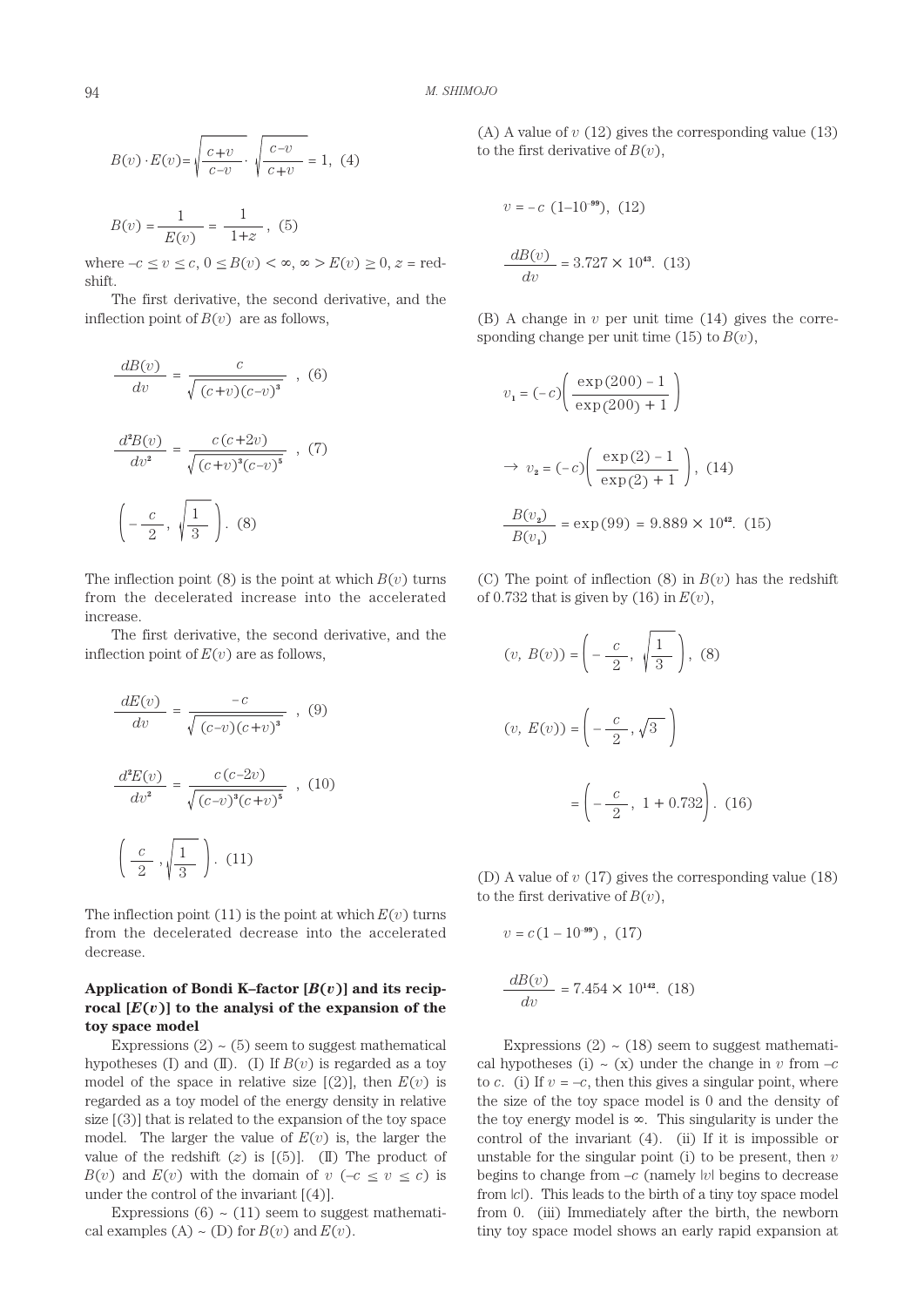the speed greater than  $c$  [(12)  $\sim$  (15), for example], under the decelerated expansion that continues until the inflection point occurring at  $v = -c/2$  [(8)] with a redshift of 0.732 [(16)]. (iv) The inflection point is the point at which the toy space model turns into the accelerated expansion from the decelerated expansion. If the rate at which  $v$  changes with time is constant, then the inflection point  $(v = -c/2)$  occurs at the time of the middle between the birth  $(v = -c)$  and the present  $(v = 0)$  of the toy space model. (v) This accelerated expansion of the toy space model continues until *v* becomes *c*, where the speed of expansion exceeds  $c$  [(17)  $\sim$  (18), for example]. (vi) If  $v = c$ , then this gives a singular point, where the size of the toy space model is  $\infty$  and the density of the toy energy model is 0. This singularity is under the control of the invariant (4). (vii) If it is impossible or unstable for the singular point (vi) to be present, then the toy space model shows an explosion or an everlasting expansion. Is it possible that there will be other cases (the explosion  $\rightarrow$  the next birth, or the contraction  $\rightarrow$  the next birth)? The fate of the toy space model depends on the rate at which *v* will change with time. (viii) If based on the equivalence between Bondi K–factor and exponential function  $[(1)]$ , then exponential function is related to the relativistic expansion of the toy space model. (ix) Fig. 1 shows the relative size of the toy space model  $[B(v)]$  under the change in *v* from  $-1.0$  to 0.5 ( $c = 1.0$ ), namely  $-c \le v \le 0.5c$ . (x) This relativistic expansion of the toy space model reflects the result of the battle between the attractive force and the repulsive force.

Expression (4) with the change in  $v$  from  $-c$  to  $c$  is mathematically equivalent to expression (19) with the change in  $v$  from  $c$  to  $-c$ , where there is an exchangeability between  $B(v)$  and  $E(v)$ ,

$$
\sqrt{\frac{c+v}{c-v}} \cdot \sqrt{\frac{c-v}{c+v}} = 1, (-c \le v \le c), (4)
$$
\n
$$
\sqrt{\frac{c-v}{c+v}} \cdot \sqrt{\frac{c+v}{c-v}} = 1, (c \ge v \ge -c). (19)
$$



**Fig. 1.** Relative size of the toy space model  $[B(v)]$  under the change in  $v$  (velocity) from  $-1.0$  to  $0.5$  ( $c = 1.0$ ), namely  $-c \le v \le 0.5c$ .

## **Singular points of the toy space model and the toy energy density model**

 Singular points of the toy space model and the toy energy density model are given by applying  $v = -c$  and  $v$  $= c$  to expresssion (4), respectively. Thus,

$$
0 \cdot \infty = 1, (20) \qquad \qquad \infty \cdot 0 = 1. (21)
$$

Do these seem to suggest a hypothesis that the beginning of the toy space model (20) is mathematically the same as the ending of the toy space model (21)?

The natural logarithm of singular points (20) and (21) gives expressions  $(22) \sim (26)$ ,

$$
\ln(0) + \ln(\infty) = \ln(\infty) + \ln(0) = \ln(1), (22)
$$

$$
-\infty + \infty = \infty + (-\infty), (23)
$$

$$
= 2n\pi i, (24)
$$

$$
= 2n\pi \cdot \frac{\psi(x, t) - \psi^*(x, t)}{2A\sin(x, t)}, (25)
$$

 $= 2n\pi \cdot \left( \frac{xp - px}{h/2\pi} \right)$ , (26) *h/*2π

where  $n =$  integers,  $\pi =$  circular constant,  $\boldsymbol{i} =$  imaginary unit,  $x =$  position,  $p =$  momentum,  $\psi(x, t) =$  wave function,  $\psi^*(x, t) =$  conjugate complex of  $\psi(x, t)$ ,  $\sin(x, t) =$ sine function,  $A =$  amplitude,  $t =$  time.

Expressions (20)  $\sim$  (26) seem to suggest mathematical hypotheses (a)  $\sim$  (e). (a) Something like a renormalization of infinities occurs in order to resolve the problem of singular points. (b) If  $n = 0$ , then the tiny toy space model with the huge energy density model appears from 0  $[(24)]$ . (c) If  $n = 1$ , then the tiny toy space model with the huge energy density model appears from the quantum phenomenon  $[(25)$  and  $(26)]$ . (d) Which of (b) and (c) occurs? (e) The hypothetical explosion of the toy space model  $\alpha$  is the preceding section, the righthand side of (23) in this section] leads to 0 when  $n = 0$ , or to the quantum phenomenon when  $n = 1$ . Which of the two cases occurs?

#### **Childish playing with mathematical expressions**

If expressions (4) and (23)  $\sim$  (26) are forcedly applied to Euler's identity (27), then do these seem to suggest hypothetical expressions  $(28) \sim (30)$ ?

$$
0 = \exp(i \pi) + 1, (27)
$$
  
= 
$$
\exp\left(-\frac{\infty + \infty}{2\pi} \cdot \pi\right) + \sqrt{\frac{c+v}{c-v}} \cdot \sqrt{\frac{c-v}{c+v}}, (28)
$$
  
= 
$$
\exp\left(-\frac{\psi(x, t) - \psi^*(x, t)}{2A\sin(x, t)} \cdot \pi\right) + \sqrt{\frac{c+v}{c-v}} \cdot \sqrt{\frac{c-v}{c+v}}.
$$
 (29)